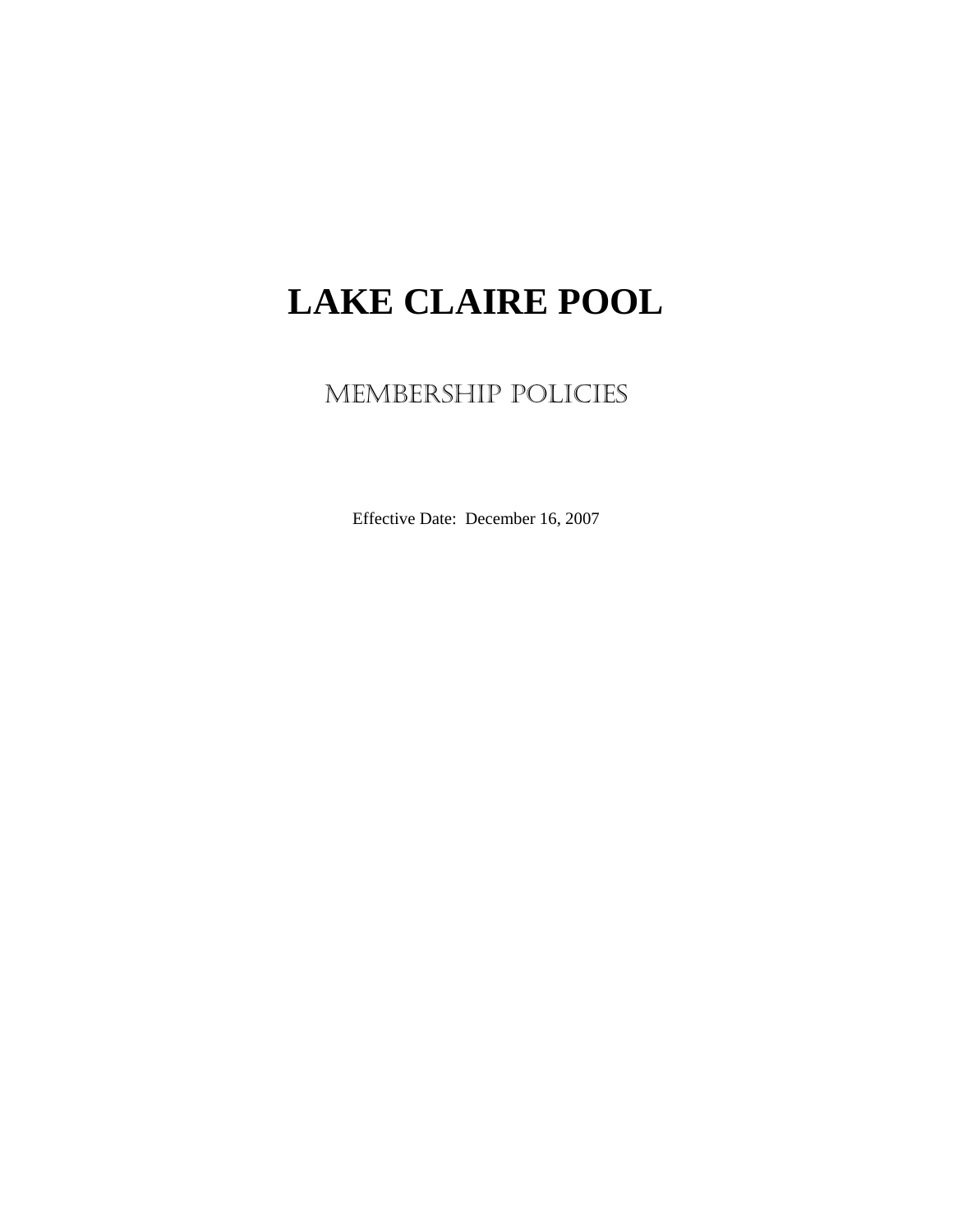# **TABLE OF CONTENTS**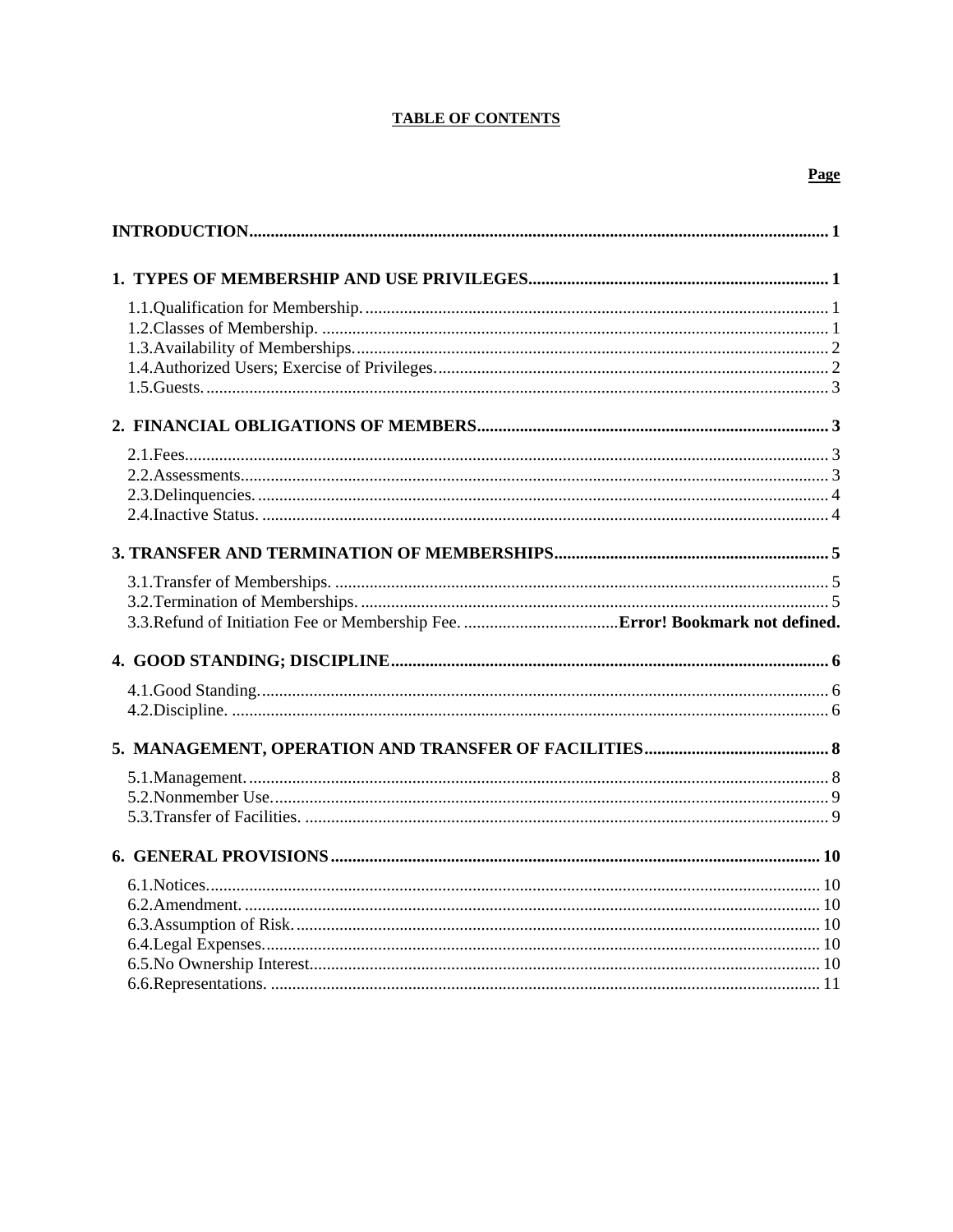# **LAKE CLAIRE POOL**

MEMBERSHIP POLICIES

# **INTRODUCTION**

Lake Claire Pool, L.L.C., a Georgia limited liability company ("**Club Operator**"), operates and manages certain property and facilities located in Atlanta, Georgia, known as the Lake Claire Pool. The Lake Claire Pool facilities include or are planned to include a swimming pool with diving board and "kiddies' area," men's and women's locker room facilities, gazebos and supporting facilities (collectively, the "**Facilities**").

Club Operator has established a membership program by which eligible persons who apply, are approved, and pay the required membership fees may obtain a license to use the Facilities in accordance with the privileges of such membership, as well as other special benefits of membership. All rights of members to use the Facilities are subject to these Membership Policies, as they may be amended ("**Policies**"), the Lake Claire Pool Rules, as they may be amended ("**Rules**"), the terms and conditions set forth in a membership agreement entered into between the member and Club Operator ("**Agreement**")*,* and payment of such membership fees, dues and other charges as the Club Operator may establish.

 The Lake Claire Pool is not an equity club and members have no ownership, proprietary, or beneficial interest in, or right to control, Club Operator or the Facilities. Members hold only a license to use designated Facilities in common with such other persons as the Club Operator may authorize.

# **1. TYPES OF MEMBERSHIP AND USE PRIVILEGES**

# 1.1. Qualification for Membership.

 Membership in the Lake Claire Pool shall be by the invitation of Club Operator only. Club Operator reserves the right from time to time in its sole discretion to prescribe qualifications and requirements for membership. Club Operator shall have the power to create additional classes of membership, use categories and dues categories and to specify the qualifications, privileges, and obligations of such additional memberships.

 Club Operator may establish or change limits on the number of memberships to be offered in any class of membership, the privileges available to members, and the membership use and dues categories, provided, however, the total number of memberships, shall not shall not exceed the limits provided below in Section 1.3. No such action by Club Operator shall constitute, or be deemed to constitute, an amendment to this Membership Plan.

# 1.2. Classes of Membership.

Initially, there shall be one class of membership in the Lake Claire Pool. The "Invitational" class of membership permits, depending on the dues category selected, the member and the member's authorized users, as set forth below, to use the Facilities in accordance with these Policies and the Rules during operating hours and subject to availability and payment of such charges as the Club Operator may establish from time to time.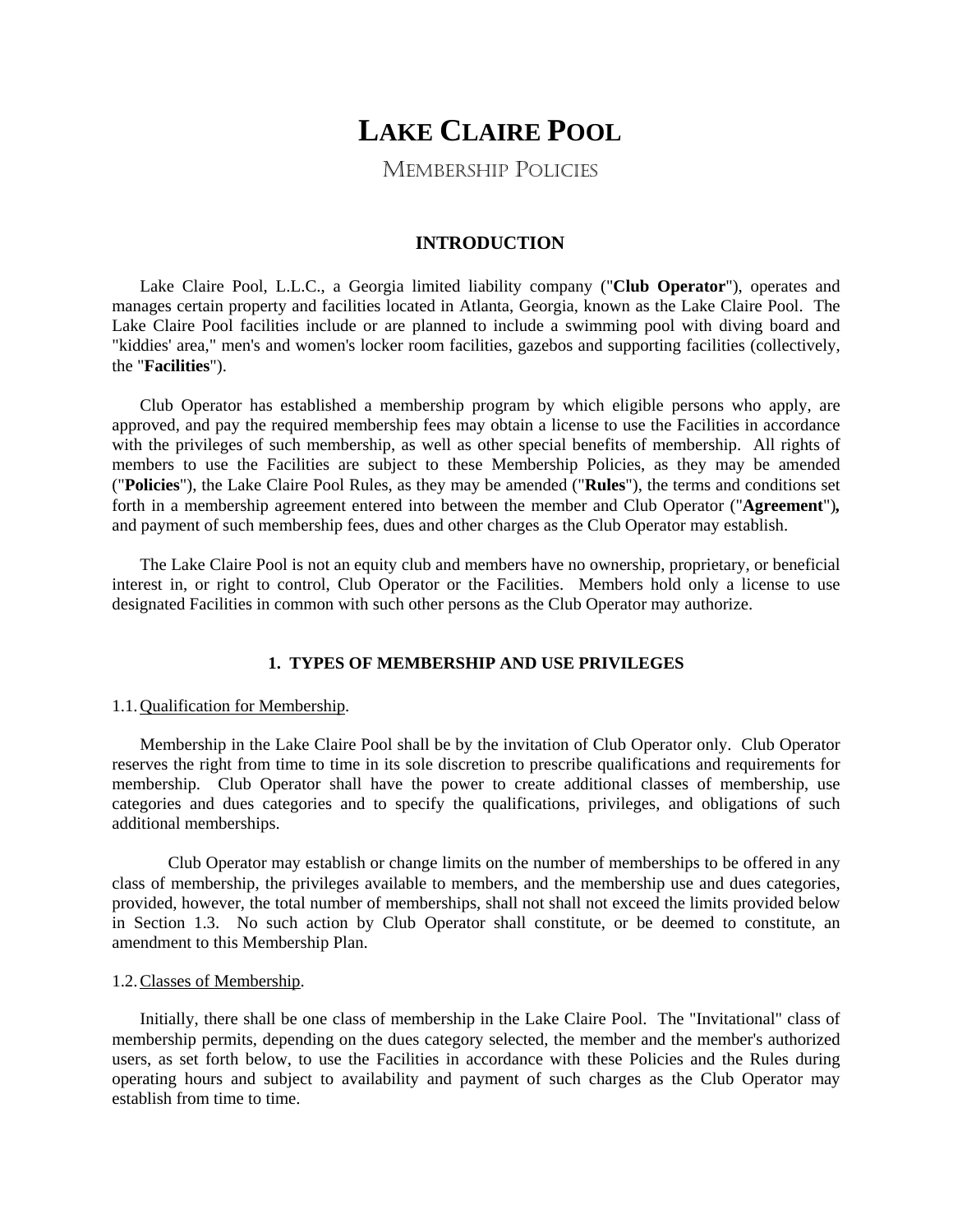All memberships, regardless of class, are subject to application and approval by the Club Operator. No person is guaranteed acceptance for membership. Membership requires payment of initiation fees, applicable dues and charges for the class of membership and use category issued in such amount as Club Operator may establish, except as may otherwise be specified in the member's Agreement. The Club Operator may issue honorary and complimentary memberships, on such terms and conditions as the Club Operator may establish, to such persons as it may designate.

Club Operator shall have the right to establish, change and waive the eligibility requirements for any class of membership, change the terms, privileges, and obligations of any class of membership as they relate to new members, to discontinue offering any class of membership, and to create additional classes and categories of membership with such eligibility requirements, privileges, and obligations as it deems appropriate.

All memberships are subject to recall by the Club Operator in its sole discretion on not less than 60 days' prior notice to the member. Notwithstanding anything to the contrary in these Policies, in the event of such recall prior to the end of the fifth year of membership, Club Operator shall refund 100% of the initiation fee actually paid by the member. Such amount shall be paid within 60 days after the effective date of the termination of the membership. In the event the membership is recalled before the end of the membership year, as defined in Section 2.1, the member shall be entitled to a pro-rated refund of the annual dues paid to Club Operator based on the number of months the Facilities are open for use.

# 1.3. Availability of Memberships.

The total number of memberships which may be issued and outstanding at any time shall be determined in the sole discretion of the Club Operator, taking into account the capacity of the facilities and their level of use. Initially, the intent is to offer no more than 300 memberships in the "Family" dues category and 100 memberships in the "Individual" dues category, as such terms are defined below. Club Operator may increase or decrease the number issued in each dues category in its sole discretion.

# 1.4. Authorized Users; Exercise of Privileges.

 The use privileges of membership extend to the member and such other persons, if any, as may be authorized under the dues category selected by the member from the following:

*Individual* **-** Paying dues in the Individual dues category entitles only the member to enjoy the use privileges of the membership.

*Family* **-** Paying dues in the Family dues category entitles the member, one other adult designated in writing by and residing in the same household with the member, and the dependent children of each under the age of 23 who either reside with the member or attend college on a full-time basis, to enjoy the use privileges of the membership.

 Members shall elect a dues category at the time of application. Thereafter, a member may change such election no more than once in any 12-month period by written notice to the Club Operator.

The Club Operator may issue membership cards to all members and authorized users and may require that they be carried at all times while using the Facilities and presented upon request. Membership cards are not transferable.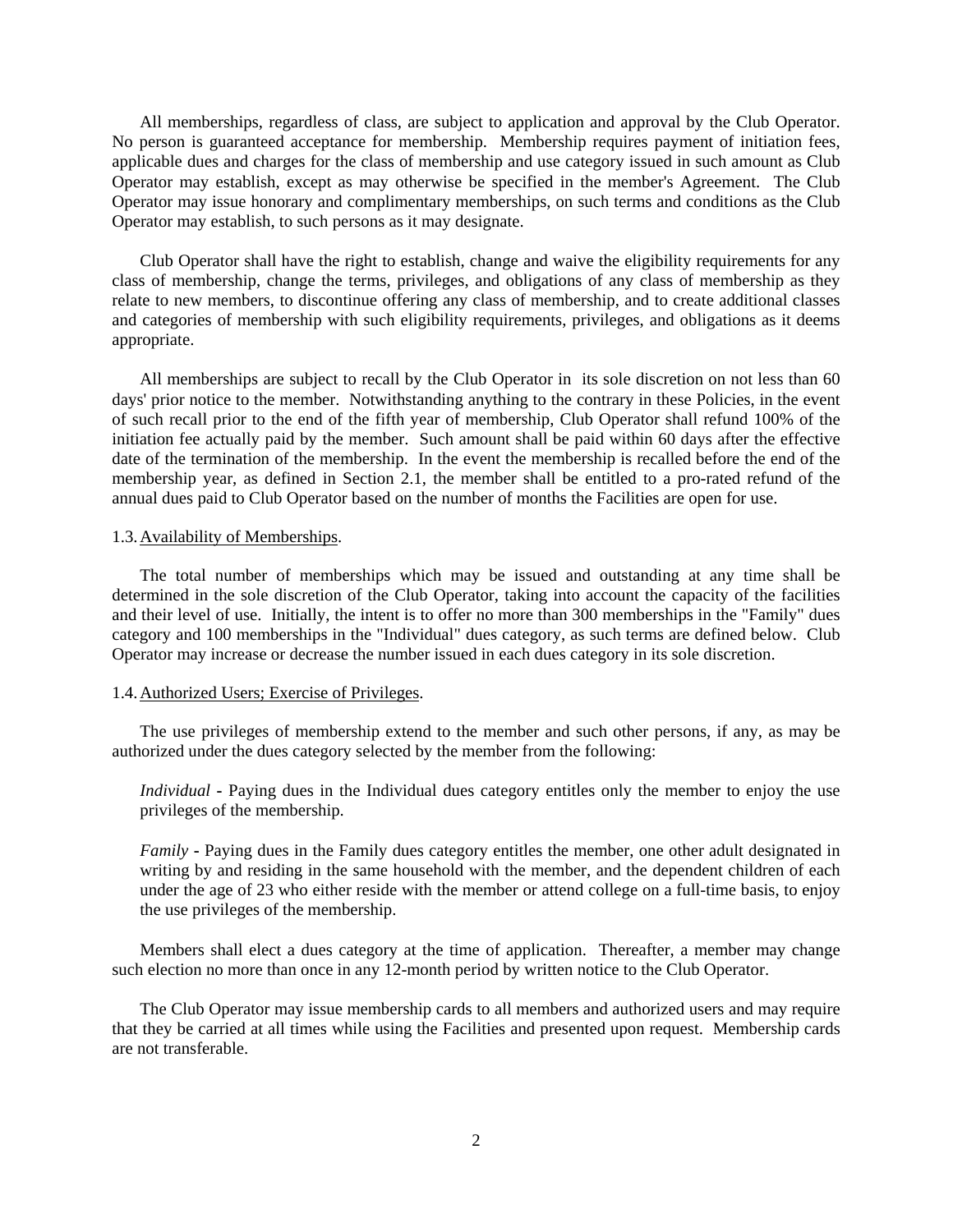Use of the Facilities by all members and their authorized users is subject to these Policies and the Rules. Each member is responsible for ensuring compliance with these Policies and the Rules by the member's authorized users and guests.

# 1.5. Guests.

A member may sponsor guests to use the Facilities upon payment of applicable guest fees and such other charges as the Club Operator may establish. All guests, unless otherwise specified by the Club Operator, must be accompanied by the sponsoring member or an authorized user of the sponsoring member when using the Facilities. The Club Operator reserves the right to limit the number of guests that members and their authorized users may sponsor and to limit the number of times a particular individual may use the Facilities as a guest.

# **2. FINANCIAL OBLIGATIONS OF MEMBERS**

# 2.1. Fees.

*Types of Fees***.** Membership shall be subject to payment of a non-refundable initiation fee, periodic dues, such other fees and charges as the Club Operator may establish from time to time. The Club Operator shall publish a schedule of current fees, dues, and charges, which shall be subject to change from time to time in the Club Operator's sole discretion. Except as these Policies or the membership agreement between a member and the Club Operator may otherwise specifically provide, all membership fees paid by a member are non-refundable.

*Payment.* The applicable initiation fee required for membership shall be due and payable to the Club Operator in full prior to issuance of the membership, except as the Club Operator may otherwise agree and set forth in the member's membership agreement. Members shall pay to the Club Operator all other fees, dues, and charges in such amounts and at such times as the Club Operator may establish. Unless the Club Operator otherwise specifies, all dues shall be annual dues based on a membership year commencing January 1 and ending December 31, and shall be payable in full prior to April  $1<sup>st</sup>$ . Club Operator, in it sole discretion, may permit the payment of the annual dues in installments. Members shall be primarily responsible for and shall be billed directly for any fees and personal charges which their authorized users and guests incur.

The Club Operator may require member accounts to be paid through a charge account service with a bank or other financial institution. In such event, the Club Operator shall bill the member's charge account on April 1<sup>st</sup> for the annual dues and monthly for all fees and other charges incurred by the member and the member's authorized users and guests during the preceding month.

#### 2.2. Assessments.

 Members shall not be subject to special assessments to cover operating deficits. Periodic dues, fees and other charges are not considered assessments and may be used for such purposes as Club Operator determines in its sole discretion. Members shall not be subject to special assessments for capital improvements unless the capital improvement assessment is approved by a majority of the members who will be subject to the special assessment and by the Club Operator. Only those persons entitled to use the capital improvement shall be subject to any such assessment.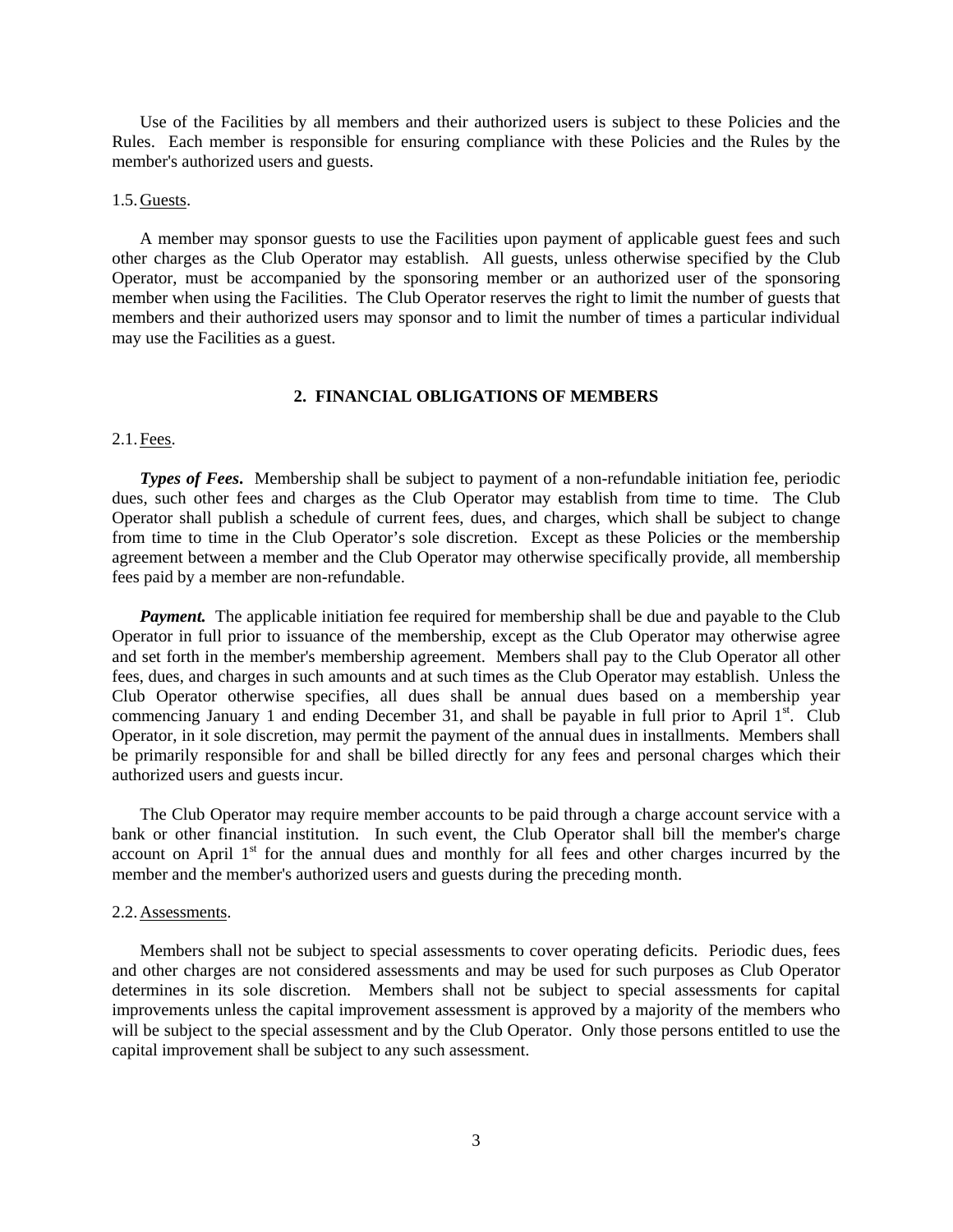# 2.3. Delinquencies.

In the event that a member fails to pay the annual dues by April  $1<sup>st</sup>$  of any membership year, a late charge of \$50 shall be automatically imposed on the member. If payment is made by May  $1<sup>st</sup>$  of any membership year, an additional \$50 late charge shall be automatically imposed on the member. In the event the annual dues are not paid by May  $15<sup>th</sup>$  of the membership year, notwithstanding the provisions and procedures set forth in Section 4, Club operator may terminate the membership immediately. In such event, any member so terminated desiring to re-activate the membership will be subject to the application and approval procedures of the Lake Claire Pool and shall be responsible for the payment of the initiation fee then in effect. Payment shall not be deemed to have been made until received by Club Operator.

In the event that a member's account is more than 30 days past due, or the member repeatedly fails to pay amounts due to the Club Operator when due, the Club Operator may suspend or terminate the member's charge privileges, revoke the privilege of paying annual dues in installments, if permitted by Club Operator, and require the member to pay the balance of the annual dues for such year in full immediately, impose late charges, charge interest on the amount past due until paid at a rate determined by the Club Operator (not to exceed 18% per annum on the past due amount), and bill the entire past due amount plus late charges and interest accrued thereon to the member's credit card account. In addition, subject to the procedures set forth in Section 4.1, the Club Operator may suspend the membership privileges of the delinquent member and all authorized users of the member's membership or terminate the delinquent member's membership. The Club Operator shall be entitled to collect from the delinquent member all costs and expenses reasonably incurred by the Club Operator in attempting to collect the delinquent amounts, including attorneys' fees and court costs, whether or not suit is filed.

#### 2.4. Inactive Status.

In the event that a member in good standing suffers from a debilitating illness or injury, as acknowledged in writing by a physician, or has other circumstances which prevent the member's use of the Facilities for an extended period of time, the member may submit a written request to the Club Operator to have his or her membership placed on inactive status. Such request shall explain the circumstances warranting inactive status and, if due to illness or injury, shall be accompanied by a letter from the member's physician. If the Club Operator determines, in its sole discretion, that a request for inactive status is appropriate under the circumstances, the member's membership shall be placed on inactive status for a period of six months.

 During the period that any membership is on inactive status, the member shall pay dues at 50% of the regular dues rate for the member's membership. Neither the member nor the authorized users of the membership shall be entitled to use the Facilities or participate in member events or programs.

The Club Operator shall have no obligation to grant or extend inactive status under any particular circumstances. If a determination is made to grant inactive status to any membership, all outstanding balances on the member's account must be paid in full as of the date upon which inactive status begins. Any delinquency in payment of dues and other charges on the member's account while on inactive status are grounds for termination of inactive status.

Upon written request of the member prior to the end of any 6-month period on inactive status, the Club Operator may consider extending such inactive status for an additional six months. Upon a determination by the Club Operator that the member's circumstances warrant an extension of inactive status, the inactive status can be extended for an additional six-month period.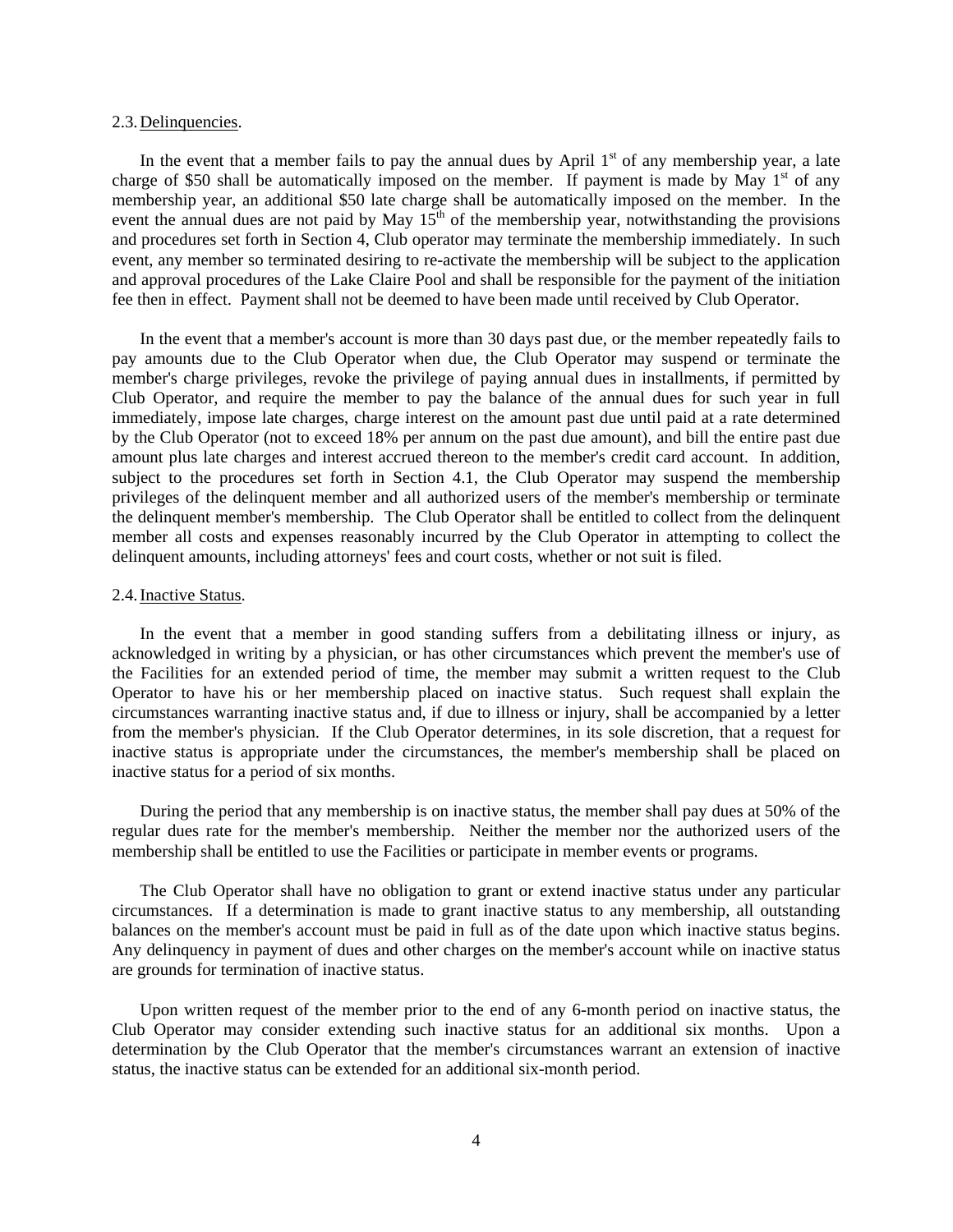A member whose membership has been placed on inactive status may request that the membership be returned to active status at any time, in which event the member shall be responsible for full dues and shall be entitled to full privileges of the category of membership held as of the first day of the month in which such membership is returned to active status.

# **3. TRANSFER AND TERMINATION OF MEMBERSHIPS**

#### 3.1. Transfer of Memberships.

General. Except as specifically provided in these Policies or in the member's Agreement, memberships are not transferable except to and by the Club Operator and any other attempt to transfer a membership shall be void and of no effect.

*Death*. Upon the death of an individual member, the surviving spouse, if any, shall have 60 days within which to apply to have the deceased member's membership transferred to him or her at no charge. If there is no surviving spouse, or upon failure of a surviving spouse to apply to have such membership transferred within such 60 day period, the membership shall terminate. In any case, a deceased member's estate shall be responsible for payment of all dues and charges on the member's account until Club Operator has received written notice of resignation of such membership or a written request for transfer of such membership as provided in this paragraph.

*Separation; Divorce; Termination of Cohabitation*. If the member is legally separated, divorced, or ceases to reside in the same household as his or her spouse or designated adult cohabitating with the member, then the membership shall remain with the member unless otherwise specified in the order of the court decreeing such separation or divorce and the other individual shall have no rights to use the Facilities.

*Sale of Member's Home***.** A member who transfers title to his or her home may, by written notice to the Club Operator prior to closing of such transaction, resign the membership and arrange for the Club Operator to make a membership available to the new owner of such home without regard to any waiting list for memberships then in effect. Such option shall be available only if the new owner applies for membership not later than 60 days after taking title to the terminating member's home, is approved by the Club Operator, and pays to the Club Operator the applicable initiation fee then being charged for membership in full within 10 days after receipt of notice of such approval.

#### 3.2. Termination of Memberships.

*Voluntary Resignation*. A member may voluntarily resign his or her membership by written notice to the Club Operator at least 60 days prior to the end of any membership year. Such resignation shall be effective as of the end of the membership year in which such notice is received unless the member requests and the Club Operator approves a later effective date. The resigning member may continue to enjoy the privileges of such membership through the effective date of such resignation.

*Other Events of Termination*. In addition to the foregoing, a member shall be deemed to have resigned his or her membership and such membership shall automatically terminate upon occurrence of any of the following events:

(a) upon the death of a member, leaving no surviving spouse or on the 60th day following the death of a member who has a surviving spouse unless the surviving spouse has applied to have the membership transferred to him or her within the 60-day period following the member's death;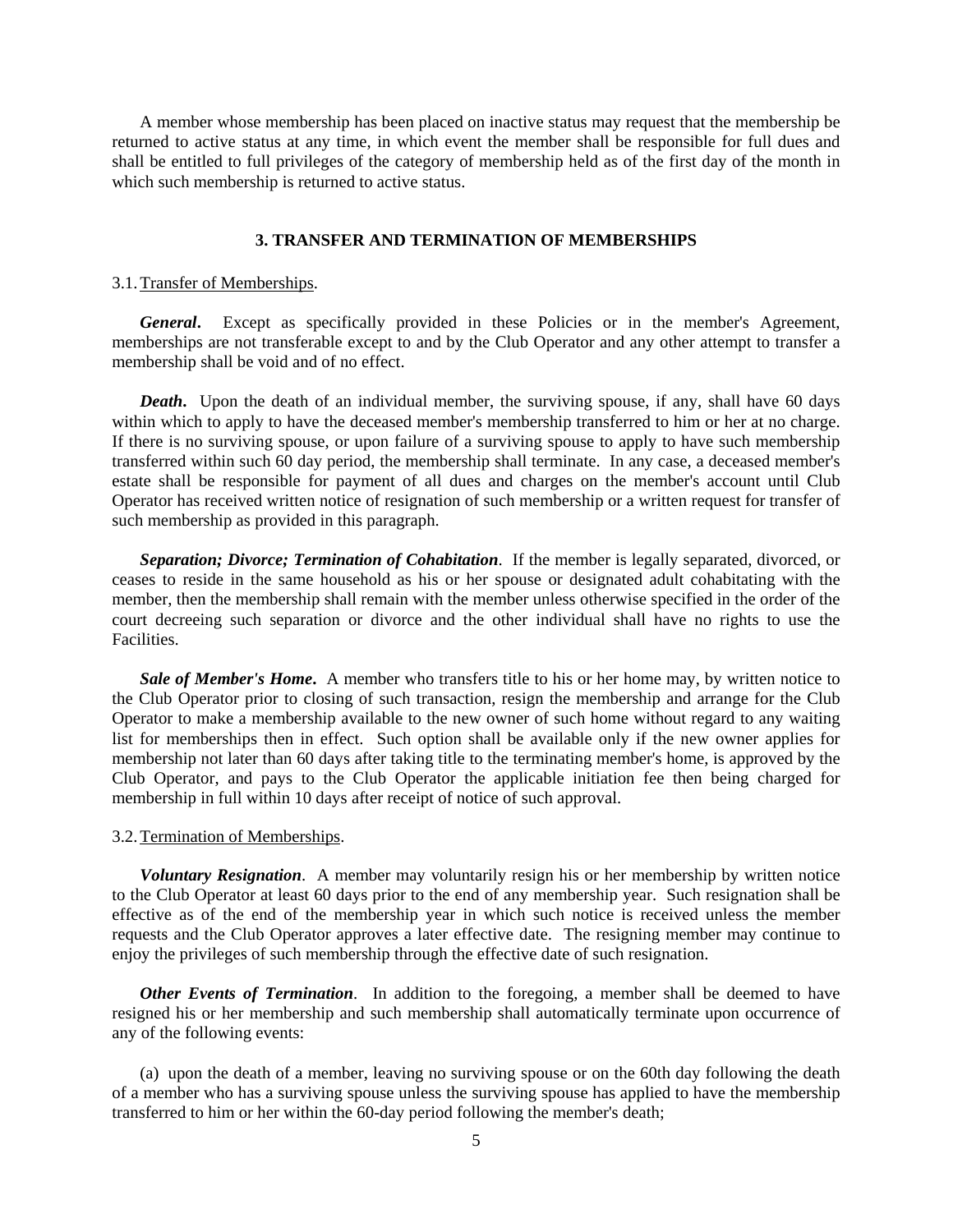(b) upon the effective date of the Club Operator's recall of a membership, which date the Club Operator shall specify by not less than 60 days' written notice to the member; or

(c) upon expulsion of the member pursuant to the disciplinary procedures set forth in Section 4.1.

*Rights and Obligations upon Termination*. Upon termination of a membership, the member shall return to the Club Operator all membership cards issued to the member and his or her authorized users. Members shall be responsible for all dues, fees, and other charges accrued or incurred on such member's account through the effective date of voluntary resignation or the date of receipt by the Club Operator of notice of any other event of termination and until the Club Operator has received all membership cards. A member shall have no right to any refund of the initiation fee upon termination of membership. A member shall not be entitled to a refund of any dues prepaid for the period after the effective date of termination except in the event of recall of the membership by Club Operator.

# **4. GOOD STANDING; DISCIPLINE**

# 4.1. Good Standing.

A member or authorized user shall cease to be in "good standing" upon the occurrence of any of the following:

(a) failure to pay to the Club Operator any fees, dues, or other charges, or any installment thereof, on or before the due date;

(b) failure to accompany a guest if and when required while using the Facilities;

(c) resignation or other termination of the membership by which the member or authorized user was entitled to use the Facilities;

(d) violation of these Policies or the Rules;

(e) conviction of a felony or of any crime involving moral turpitude, or a determination by the Club Operator that the person was convicted of a felony or such a crime prior to issuance of his or her membership and failed to disclose such conviction prior to approval by the Club Operator; or

(f) commission of any act which the Club Operator determines to be detrimental to or likely to endanger the welfare, safety, harmony or good reputation of the Club Operator, the Lake Claire Pool, or any member or authorized user.

# 4.2. Discipline.

*Sanctions*. If the Club Operator determines, in accordance with the procedures set forth below, that any member or authorized user is no longer in good standing, the Club Operator may impose such sanctions as it deems appropriate. Such sanctions may include, but need not be limited to, monetary fines, reprimand, temporary suspension of membership privileges, or expulsion and termination of membership. Any temporary suspension of membership privileges shall be for such period as the Club Operator deems appropriate. A suspended member or authorized user shall remain fully liable for all dues, fees, and other charges accruing during any period of suspension.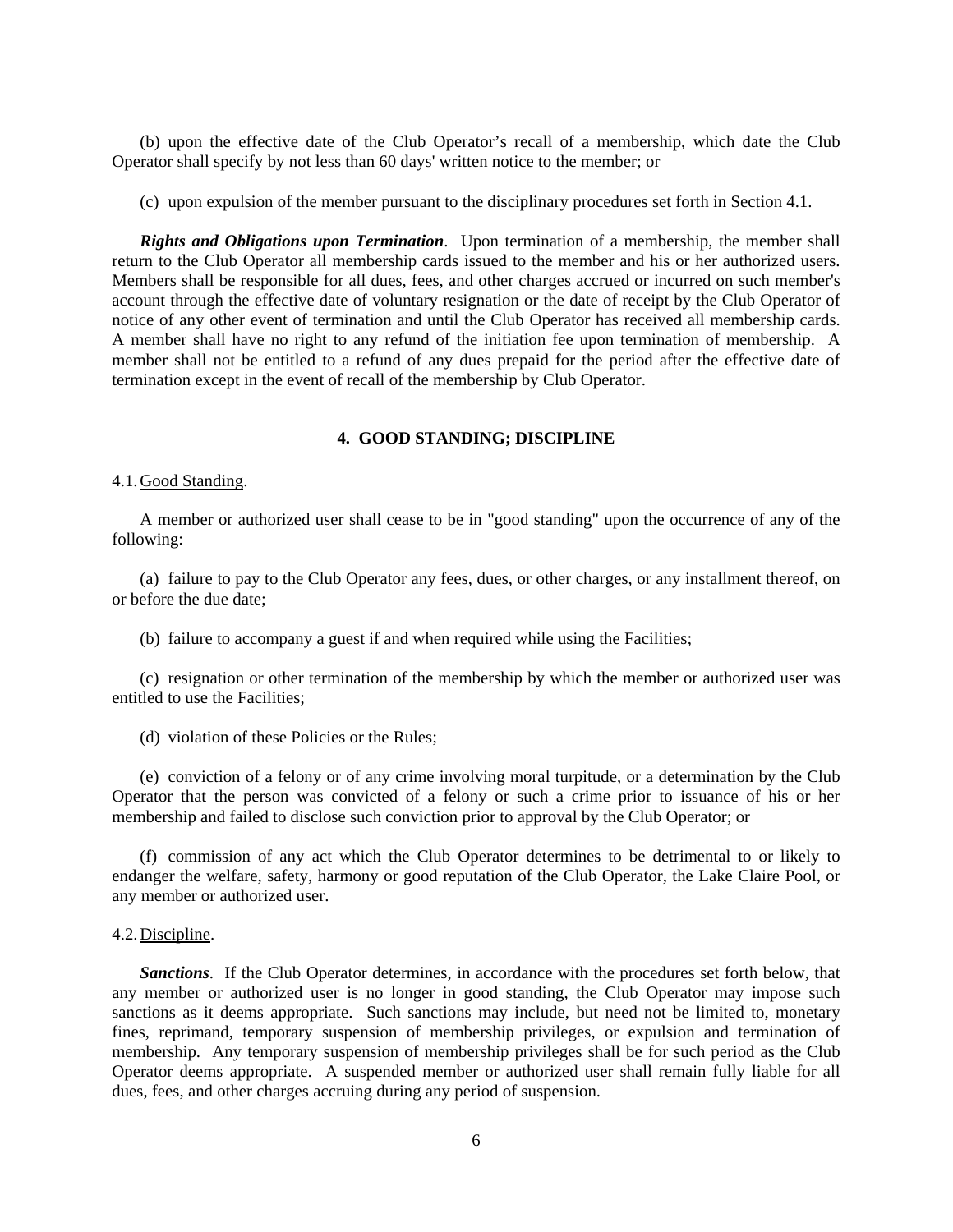The Club Operator's determination that an authorized user is not in good standing shall be cause for suspension or termination of the authorized user's privilege of using the Facilities but shall not affect the privileges of the member or its other authorized users. Suspension or termination of a member's rights due to a the Club Operator's determination that the member is not in good standing shall also suspend or terminate all rights of the member's authorized users.

A person whose use privileges are suspended or terminated pursuant to this Section shall not be entitled to use the Facilities as the guest of another member or otherwise. A member who has been expelled shall be deemed to have resigned his or her membership pursuant to Section 3.2.

*Notice and Hearing.* The Club Operator shall not suspend or terminate the rights of a member or any authorized user without prior notice to the member specifying the basis for a belief that the member or other authorized user is not in good standing, and an opportunity for a hearing on the matter.

If the member or authorized user requests a hearing in writing within 10 days after receipt of such notice, the Club Operator shall set a time and date for a hearing and shall provide at least 10 days' prior written notice thereof to the member. The hearing shall be held before a committee comprised of such persons as the Club Operator may designate, who may but need not be members. At such hearing, the member or authorized user may make a statement and present any evidence or witnesses supporting the position that such person remains in good standing or should not be sanctioned. The general policy of the Club Operator shall be that neither the Club Operator nor the charged person shall have counsel present at any such hearing.

The hearing shall be conducted in accordance with the following:

(a) Only those persons may attend who, in the discretion of the Club Operator, are necessary to afford a complete and impartial hearing.

(b) The Club Operator's appointee, or representative, if any, may present its arguments for sanctions against the charged person. The Club Operator's appointee shall name the complainants and witnesses who are to testify regarding the charged person's conduct and in support of the Club Operator's charges.

(c) The charged person shall have an opportunity to be heard orally or in writing, to present witnesses, produce any statement or evidence on his or her behalf, confront the Club Operator's witnesses, and refute the claims of complainants.

(d) The Club Operator and the charged person each shall be afforded a reasonable opportunity to present relevant matters. The charged person shall have the same amount of time to present its matters and confront the Club Operator's witnesses and complainants as the Club Operator uses to present the matters it deems relevant; however, neither presentation shall exceed one hour, unless the Club Operator, in its sole discretion, determines that more time is necessary to present relevant matters. The amount of time that the Club Operator uses to pose questions to those in attendance shall not be charged against the time allotted to either.

 The committee shall notify the alleged violator of its determination and the sanction, if any, to be imposed, within 10 days following the date of such hearing. In the discretion of the Club Operator, membership privileges may be suspended pending the outcome of such hearing.

# **THE CLUB OPERATOR'S DETERMINATION IN ACCORDANCE WITH THIS SECTION THAT ANY PERSON IS NOT IN GOOD STANDING SHALL BE FINAL.**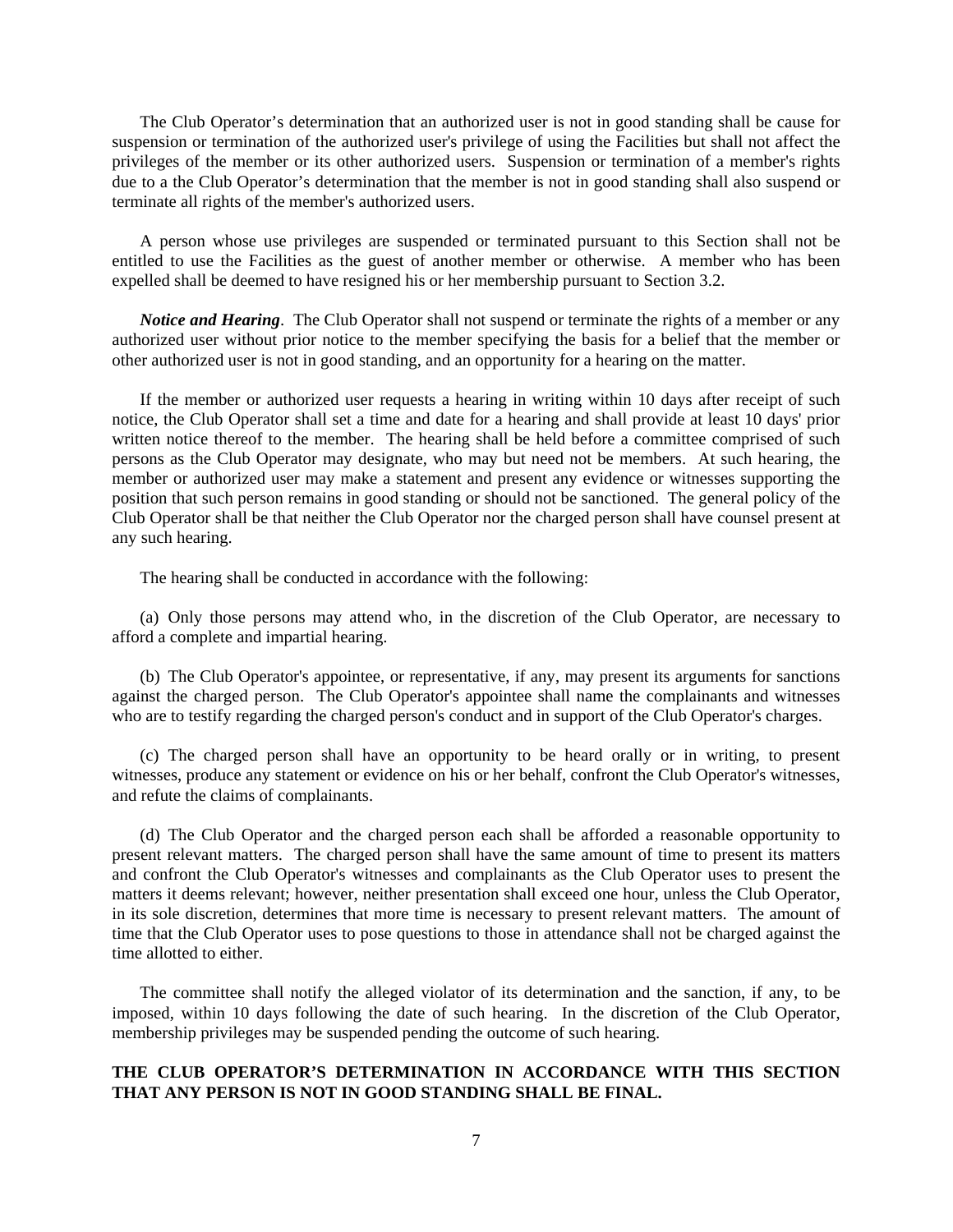Notwithstanding the hearing requirement specified above, the Club Operator may immediately suspend the rights and privileges of a member or authorized user when, in its sole discretion, the Club Operator determines that such person's conduct, if repeated, would pose a threat to the welfare and safety of the Facilities and its members or that the time period involved in complying with the hearing procedure set forth above would render such hearing procedure ineffective to address or prevent a recurrence of such person's conduct within such time period. In such event, the member or authorized user involved shall have the right to appeal the suspension to the Club Operator or its designee. To perfect this right, a written notice of appeal must be received by the Club Operator or its designee within 10 days after the date of suspension. If such a suspension is appealed, the Club Operator or its designee shall comply with the applicable notice and hearing procedures set forth above. If such a suspension is not appealed, the Club Operator or its designee shall review the facts surrounding the suspension to determine the length of the suspension or if further disciplinary action is necessary.

# **5. MANAGEMENT, OPERATION AND TRANSFER OF FACILITIES**

# 5.1. Management.

The Club Operator has exclusive authority and is responsible for the management and operation of the Facilities, which includes, without limitation, the following:

*Staffing*. The Club Operator shall select, retain, supervise, direct, fix the compensation of, and discharge all professionals and other personnel which the Club Operator deems necessary or desirable for the smooth and efficient operation and maintenance of the Facilities. Any complaints regarding such personnel shall be directed to the Club Operator. No person other than designated employees of Facilities shall reprimand or admonish such personnel or direct them in performing their duties.

*Nature and Condition of Facilities*. The Club Operator reserves the right to add or eliminate facilities, discontinue or modify the operation of existing Facilities, and otherwise make such changes to the Facilities and level of operations as Club Operator deems appropriate. Additional facilities made available for use by members need not be owned by the Club Operator and need not be located within or adjacent to the existing Facilities. The Club Operator makes no representations or warranties with respect to the nature or condition of the Facilities or the suitability of the Facilities for any particular purpose. The Club Operator may, but shall not be obligated to, establish or provide for capital reserves or any other reserve fund related to operation or maintenance of the Facilities.

*Rules and Policies.* The Club Operator shall have the exclusive authority to adopt and amend rules, guidelines and policies governing use of and conduct on the Facilities. Such rules, guidelines and policies are subject to change in the Club Operator's sole discretion.

*Hours of Operation.* The Club Operator shall have sole and exclusive authority to determine the hours of operation of the Facilities, to determine the number and scheduling special events, to close portions of the Facilities during inclement weather and for maintenance, repair, and other purposes as the Club Operator deems appropriate.

*Special Events.* The Club Operator reserves the right to make all or portions of the Facilities available to members and nonmembers for special events, including, without limitation, swim meets, private parties, and charitable events, to determine the number and scheduling of such events in its sole discretion, and to restrict members' use of the Facilities during such events.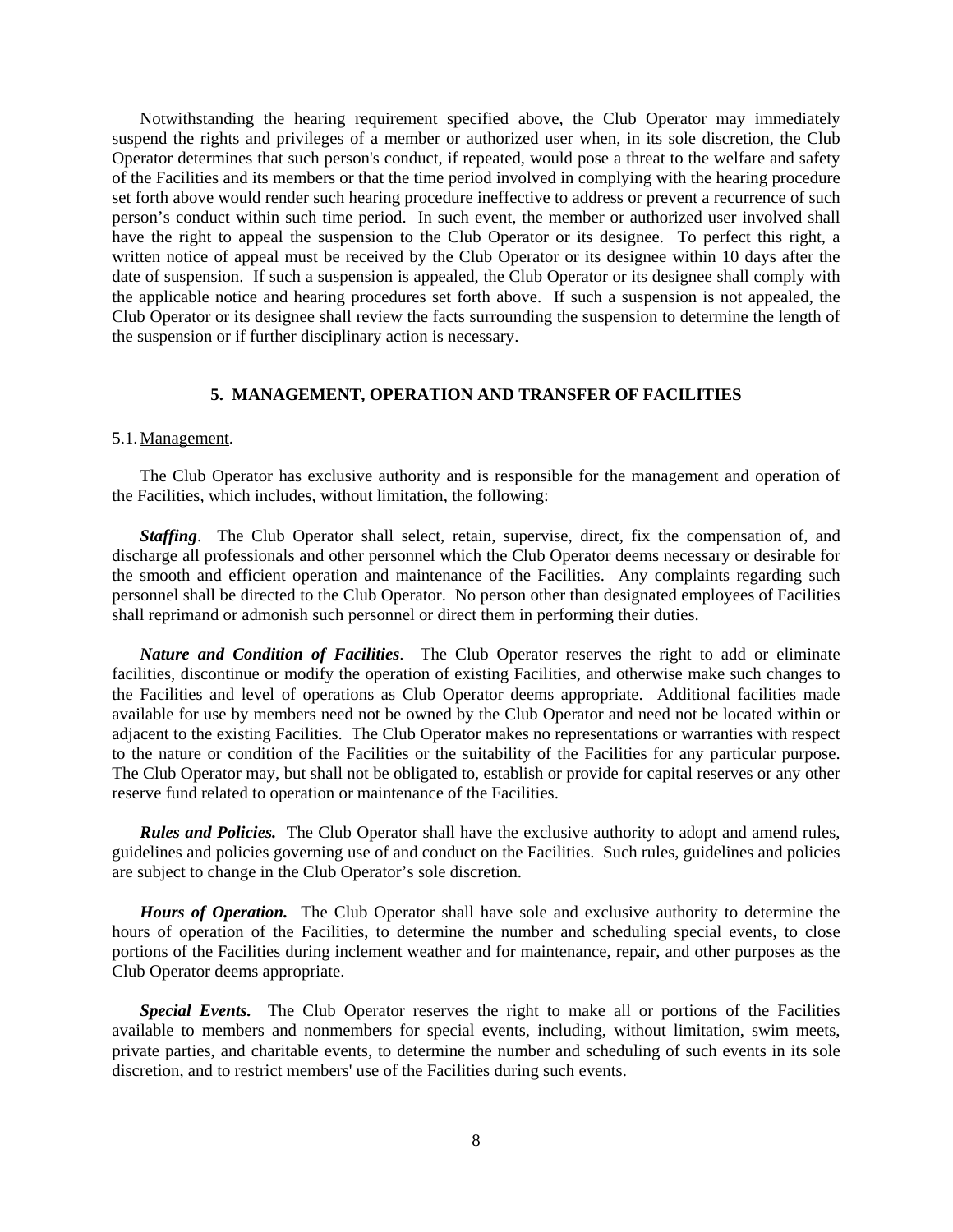*Approval and Acceptance of Members.* The Club Operator shall have sole and exclusive authority to determine the qualifications for membership and to approve or reject any application for membership in accordance with such procedures as it may establish from time to time.

*Profits, Losses, and Distributions.* The Club Operator shall be entitled to all income and profits and shall be responsible for all expenses and losses from operation of the Facilities, subject to its right to increase fees, dues, and other charges as provided in Section 2. Any proceeds derived by the Club Operator from the sale of the Facilities shall be the property of the Club Operator and members shall have no interest therein, except to the extent of the payment, if any, to which members may be entitled upon termination of their memberships pursuant to Section 3.3.

*Delegation.* The Club Operator shall have the right to delegate, transfer, or assign any or all of its rights and responsibilities for management and operation of the Facilities to such persons and on such terms and conditions as the Club Operator deems appropriate

### 5.2. Nonmember Use.

The Club Operator reserves the right to make any or all of the Facilities available for use by persons other than members under such circumstances, terms and conditions, and upon payment of such fees, as the Club Operator determines in its sole discretion. Such use may include, but shall not be limited to, swim meets, charitable events, and special events, The Club Operator may permit nonmembers to participate in programs, classes and lessons offered at the Facilities upon payment of such fees as the Club Operator establishes in its sole discretion.

The Club Operator may enter into agreements with other entities on such terms and conditions as the Club Operator may establish in its sole discretion, granting access and use privileges with respect to some or all of the Facilities for the guests, members, or other individuals associated with such entity.

 The Club Operator reserves the right to enter into, modify and terminate, on such terms and conditions as it deems appropriate, agreements with other clubs pursuant to which some or all classes of members shall be entitled to use the facilities of such other clubs in exchange for reciprocal rights for the members of those clubs to use the Facilities.

# 5.3. Transfer of Facilities.

The Club Operator reserves the right to sell or otherwise transfer all or any portion of the Facilities to a third party or parties at any time upon such terms and conditions as the Club Operator determines appropriate in its sole and absolute discretion. If the new owner does not take ownership subject to these Policies as then existing, or makes any materially adverse changes in the rights of members thereunder, then each member shall have the option to continue to use the Facilities in accordance with such terms and conditions as the new owner may institute, or to resign by written notice to the new owner within 90 days after receipt of notice of such change in ownership and receive a refund of the initiation fee actually paid by the member and any prepaid dues, less any outstanding fees and charges due from the member.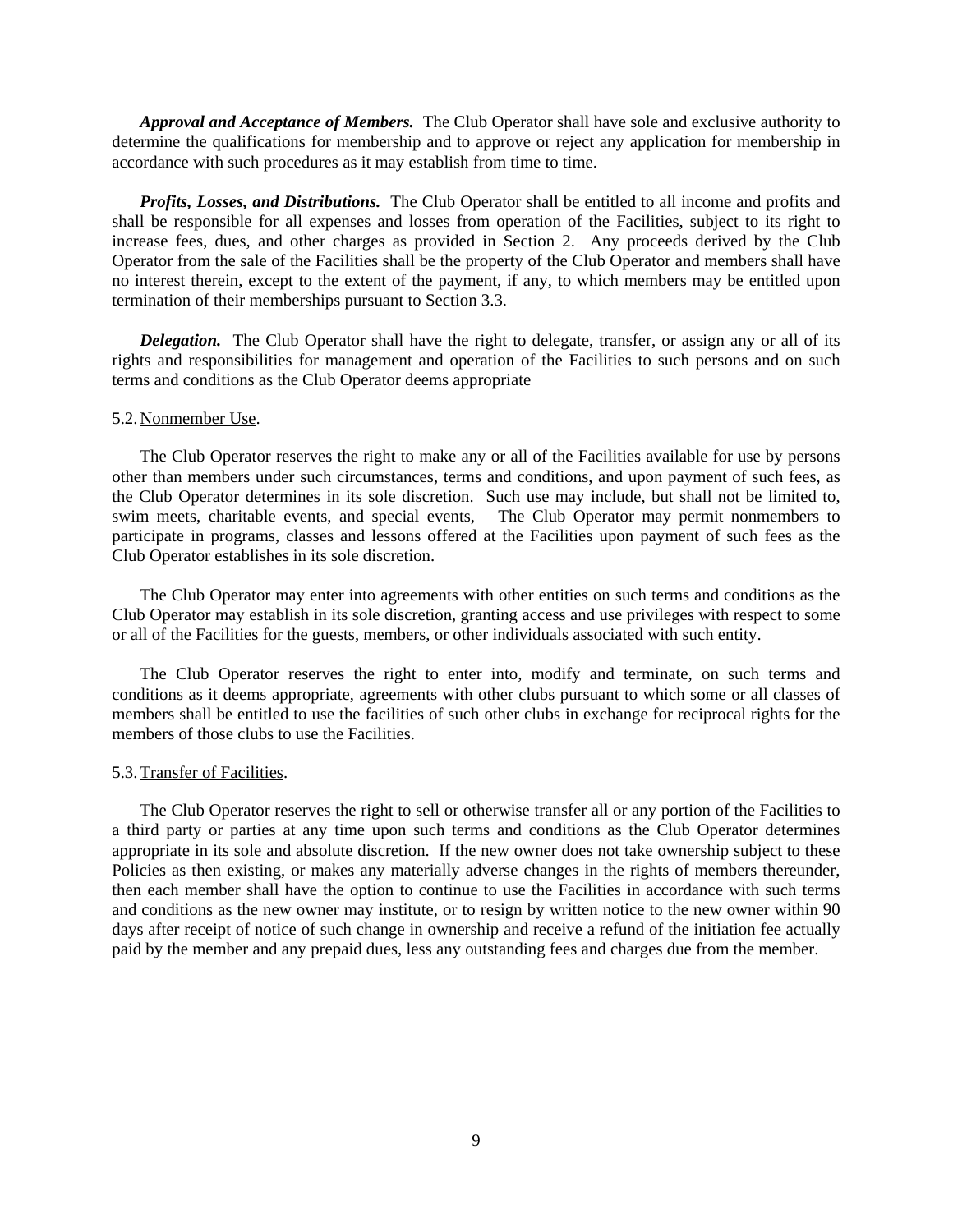# **6. GENERAL PROVISIONS**

# 6.1. Notices.

 Except as otherwise specifically provided in these Policies, all communications (other than regular statements of account) required to be made hereunder shall be in writing and shall be delivered in person; by United States mail, first class postage or by a reputable commercial courier.

# 6.2. Amendment.

The Club Operator reserves the right, in its sole and absolute discretion, to amend these Policies at any time and in any manner it deems appropriate. Any amendment shall become effective when notice thereof is delivered to the members.

#### 6.3. Assumption of Risk.

 In consideration for the privilege of using the Facilities, each person entering upon or using the Facilities agrees:

 (a) to accept all risks associated with the use of the Facilities and to release the Club Operator from and indemnify and defend the Club Operator against any and all claims, whether or not based on the acts or omissions of the Club Operator, arising out of or in any way connected with such use of the Facilities;

 (b) to assume sole responsibility for their personal safety and the safety of their personal property brought upon, used or stored at the Facilities. The Club Operator shall not be responsible for any loss or damage to any personal property brought upon, used or stored at the Facilities, whether in lockers or elsewhere.

 Each member further agrees to be responsible and liable for any property damage and/or personal injury which he or she causes, or which is caused by his or her authorized users or guests, while on the Facilities, or at any activity or function operated, organized, arranged or sponsored by the Club Operator. In addition, a member who arranges or sponsors any activity or function at the Facilities shall be responsible for any such damage or injury even if such damage or injury was not caused by the member. The cost of repairing any such damage shall be charged to the member's Club Operator account.

 As used in this Section "the Club Operator" shall include Lake Claire Pool, L.L.C. and its members, and the heirs, successors, assigns, officers, directors, and employees of Lake Claire Pool, L.L.C. or any of its members, and all persons and entities with whom it is or may in the future become affiliated.

# 6.4. Legal Expenses.

 Should any member or any member's authorized users or guests institute legal proceedings against the Club Operator for any reason and be unsuccessful in obtaining a judgment which is substantially more favorable to the party bringing the suit than to the Club Operator, the Club Operator shall be entitled to recover from such party all costs and expenses incurred by it in the defense of such suit, including reasonable attorney's fees and court costs.

### 6.5. No Ownership Interest.

 No member shall have any ownership or proprietary interest, beneficial interest, or any other vested interest whatsoever in the Facilities, the Club Operator, or any of the assets of the Club Operator. No